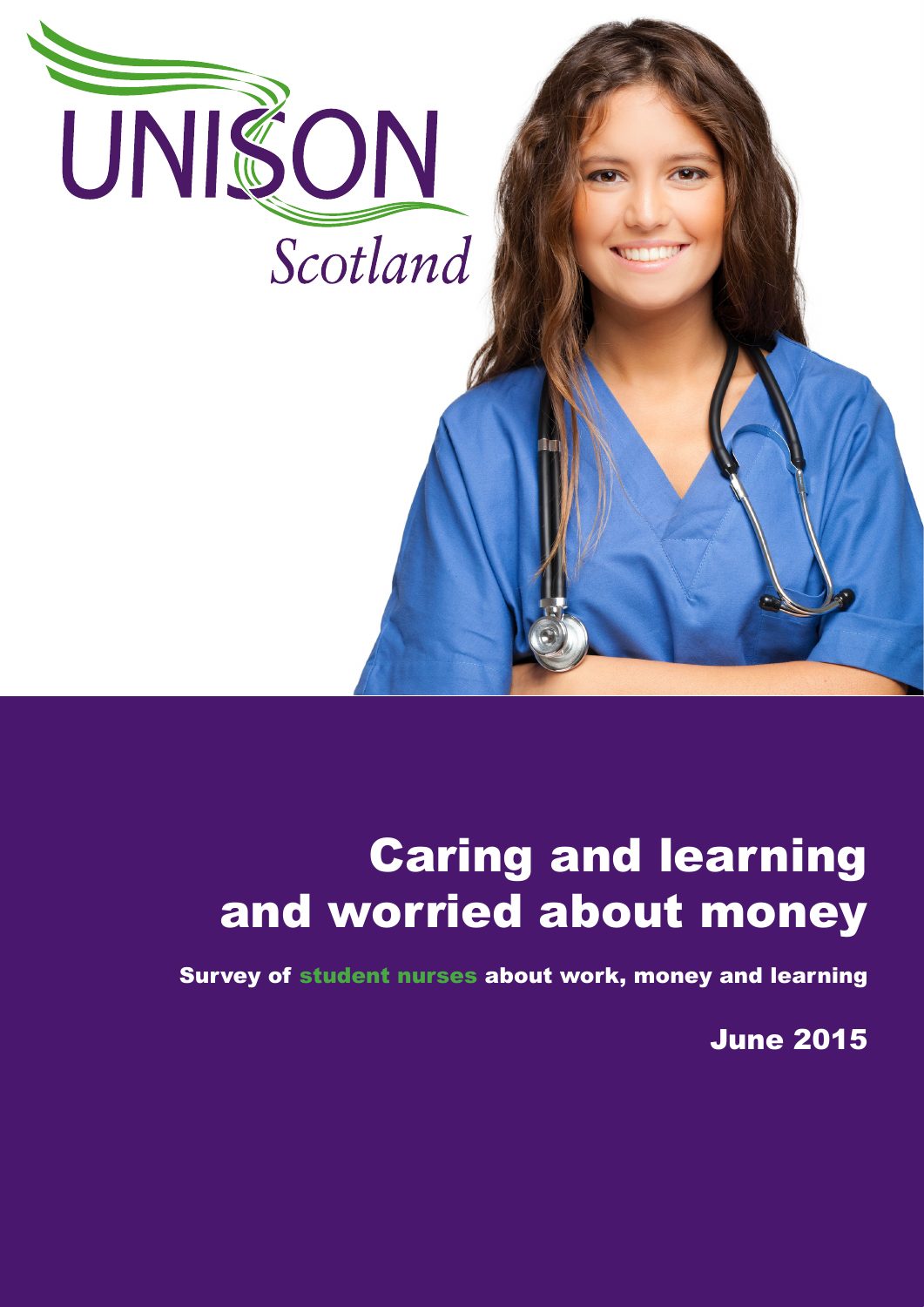## Caring, learning and worried about money

Building on the long running UNISON 'Living Bursary' campaign, UNISON Scotland surveyed Scottish Student Nurses to find out how well the current system of student funding meets their needs.

The survey was prompted by two significant events.

1) An online petition from Scotlands Student Nurses calling for fairer funding,

2) An approach from the Scottish Health Department to discuss with unions and other stakeholders the future of student nurse bursaries.

Our conclusion is that the current system does not work and we call on the Scottish Government to take urgent action to lift Student Nurses out of poverty.

Many students have jobs as well as studying, often but by no means always in the Health Service. Despite this almost all are in debt of some sort. Some to levels well beyond those they are comfortable with.

Scotland's future nurses will be at the centre of our NHS, developing new skills and providing care for the most vulnerable in our society. To our shame, we put them in the position that they can't afford to live whilst training.

But all students complain about being poor don't they, what makes Student Nurses special? There is a wider debate to be had concerning the levels of poverty within our student community and UNISON would welcome that debate. However, UNI-SON argues that Student Nurses are unique.

In speaking with trade unions and other stakeholders the Scottish Health Department have confirmed that in 1992, there was a major review of nurse training and it was agreed at that point that student nurses and midwives would no longer be classed an employees. This meant that whilst they would be regarded as full students, they would no longer be paid a salary.

Nursing students on the three year course, study for 45 weeks in each year of their course and must attend clinical placements for 50% of the time, these 'placements' can include unsocial hours and may incur excess travel for the student.

In 1992, it was acknowledged that this in post training and formal educational approach limits the ability of Student Nurses to supplement their income by earning, and therefore the bursary was introduced.

The current Nursing and Midwifery Student Bursary, guarantees all eligible Nursing and Midwifery students a minimum income of £6578 pa, excluding supplementary allowances. Scottish Government investment in the Nursing and Midwifery Student Nurse Bursary is in the region of £60m per annum, it has not been increased in real terms since 2009 -10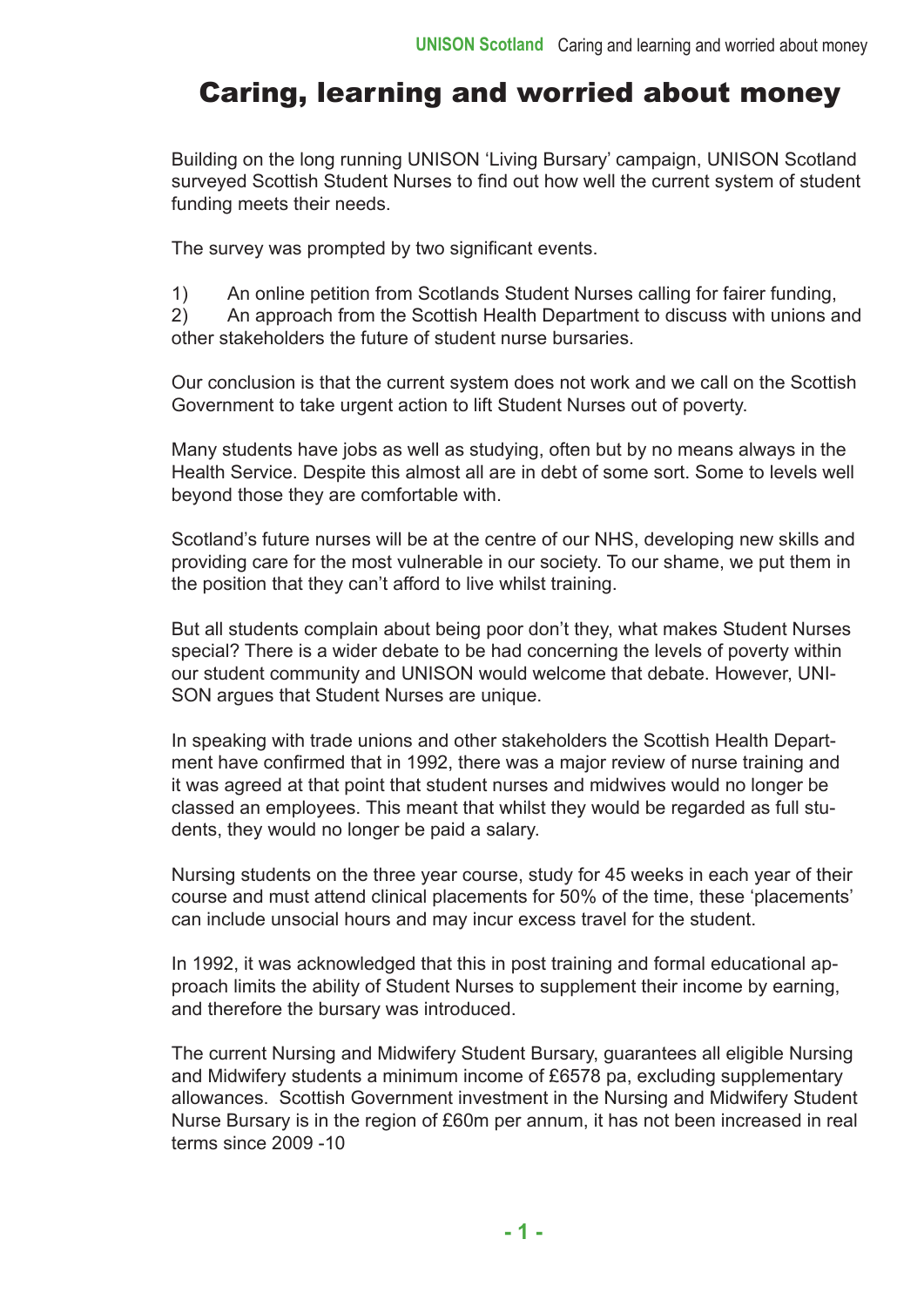## The students

We picked a sample of 10% of student nurses who were UNISON members. The respondents to our survey were overwhelming female with almost half being aged between 18-24. One third of the total are living with parents, with just under forty percent living with a partner.



One third of the students surveyed live with parents, this was outweighed by the 43% who rented wither privately or via social landlords a further 14% are currently paying off a mortgage.

This information challenges the stereo typed view that Student Nurses are young women living at home with parental support. Housing costs are clearly a factor for the majority of students and this eats up much of their income.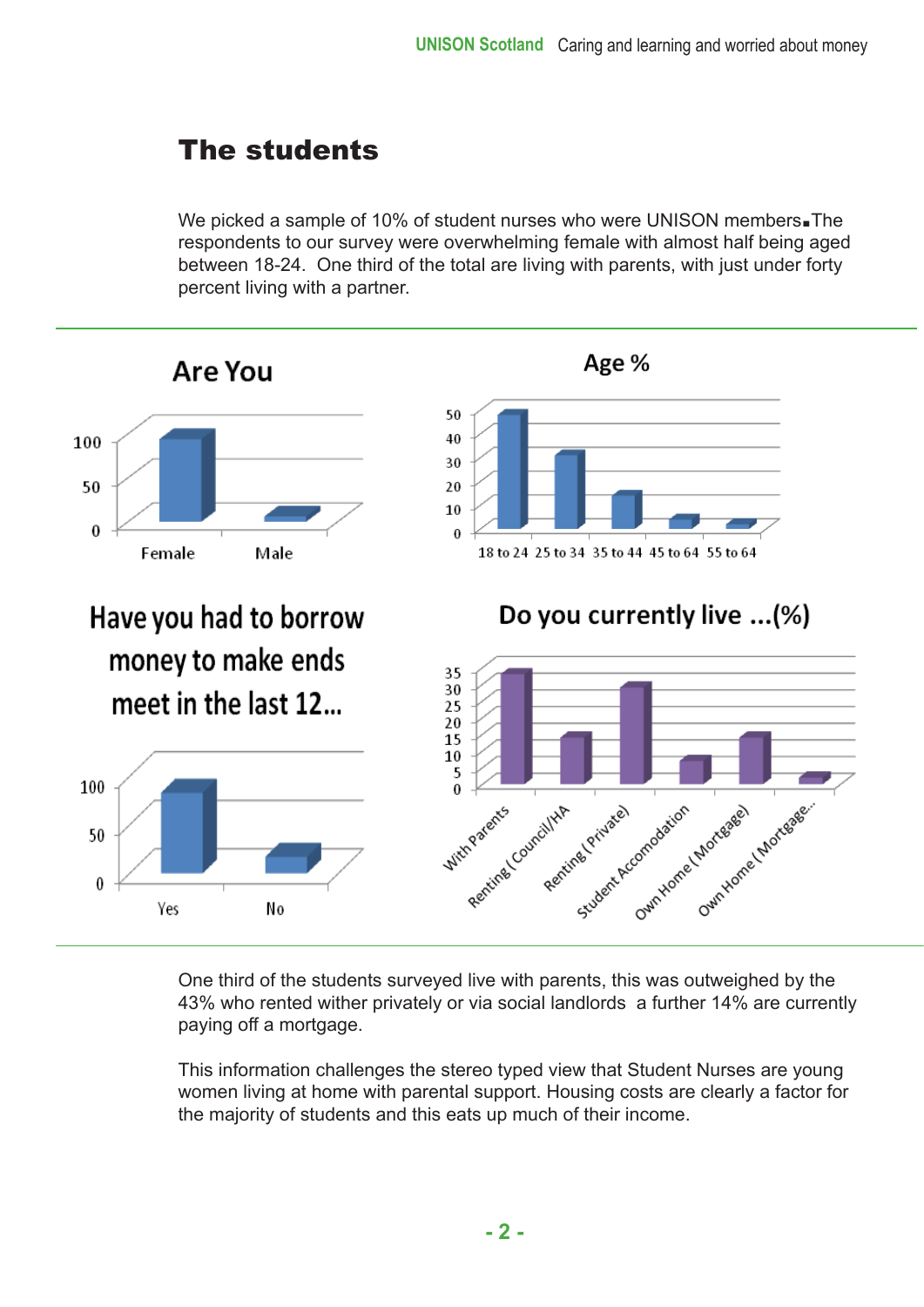## Financial situation

All but a handful of students receive a Student Nurse bursary with significant numbers receiving additional components.

The public assumption that all Student Nurses and Midwives are young people, living at home was further challenged by our survey which showed that a significant number of the students are parents themselves, with over a quarter are in receipt of help with childcare as part of their bursary.



#### What student nurses say

**Ridiculous that we are expected to work the same hours as fully qualified nurses but receive Student nurses would benefit greatly from an overall increase in what they are paid. If student nurses were paid the regular bursary and when on placement paid on a band 2 wage.** 

**During placements is when students find it most difficult, juggling a part-time job whilst studying at the same time or even having to reduce their hours at work to fit in placement hours.** 

**I feel that if student nurses had access to student loans this would majorly improve stress levels of many students, including myself. You need to work as the bursary is not enough to live on. When I am on placement I all working 7 days between that working and studying** 

**Increase the bursary so that when students are on placement they are NOT regularly going over the specified number of working hours by doing bank shifts to make ends meet.**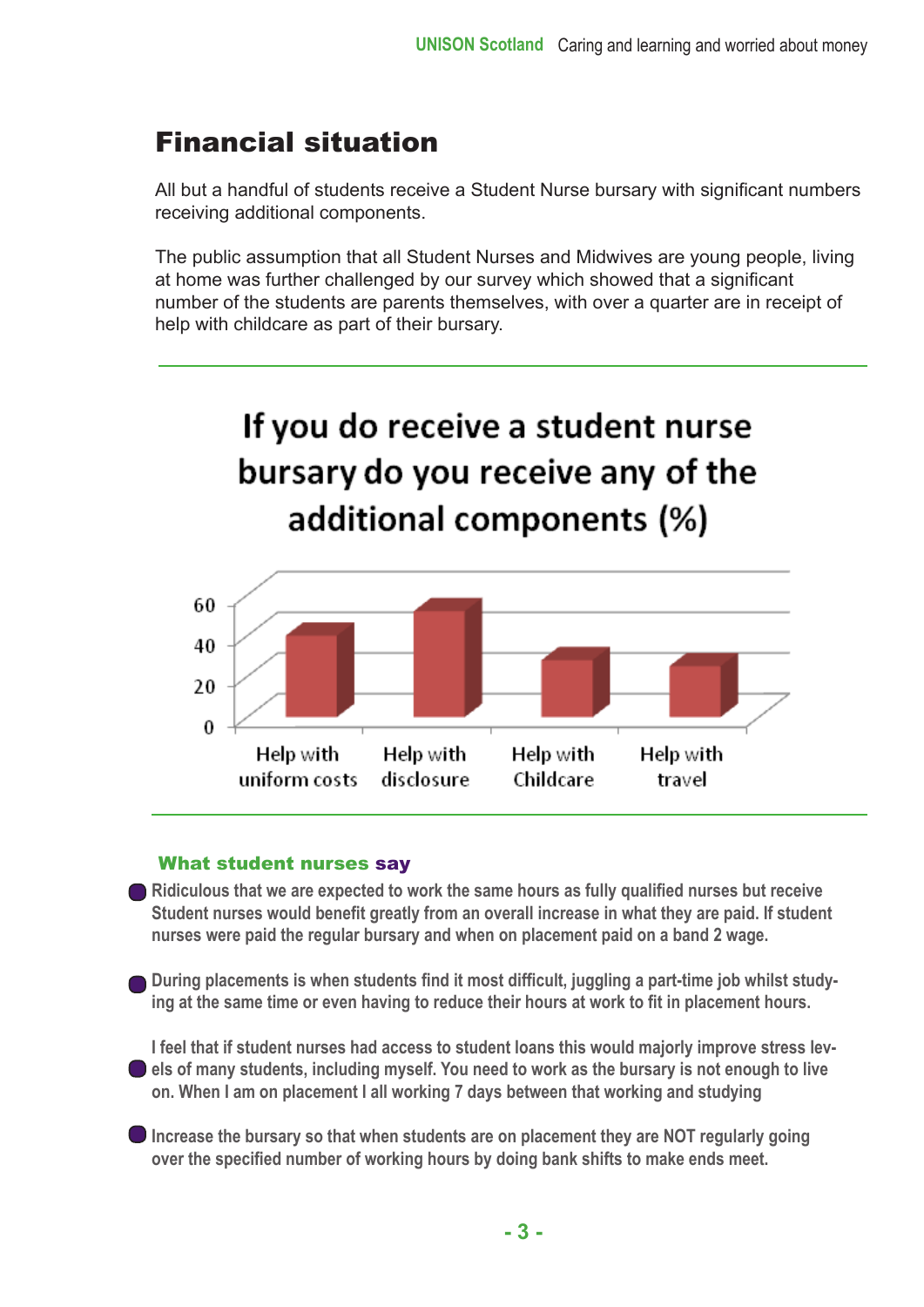

UNISON does not believe that the bursary provides a sufficient amount of money on which to live.

Just short of two thirds(62%)of respondents say that they supplement their bursary with a regular job – some having to have more than one in order to make ends meet.

A quarter of students said they work between 16-25 hr per week. This is on top of their studies and placements. UNISON is concerned that by failing to recognise the need for a Living Bursary Student Nurses are forced to work, which has an impact on their ability to fully and safely commit to their course and future career.

Most (68%) are in work which pays below the accepted Living Wage rate of £7.85 ph.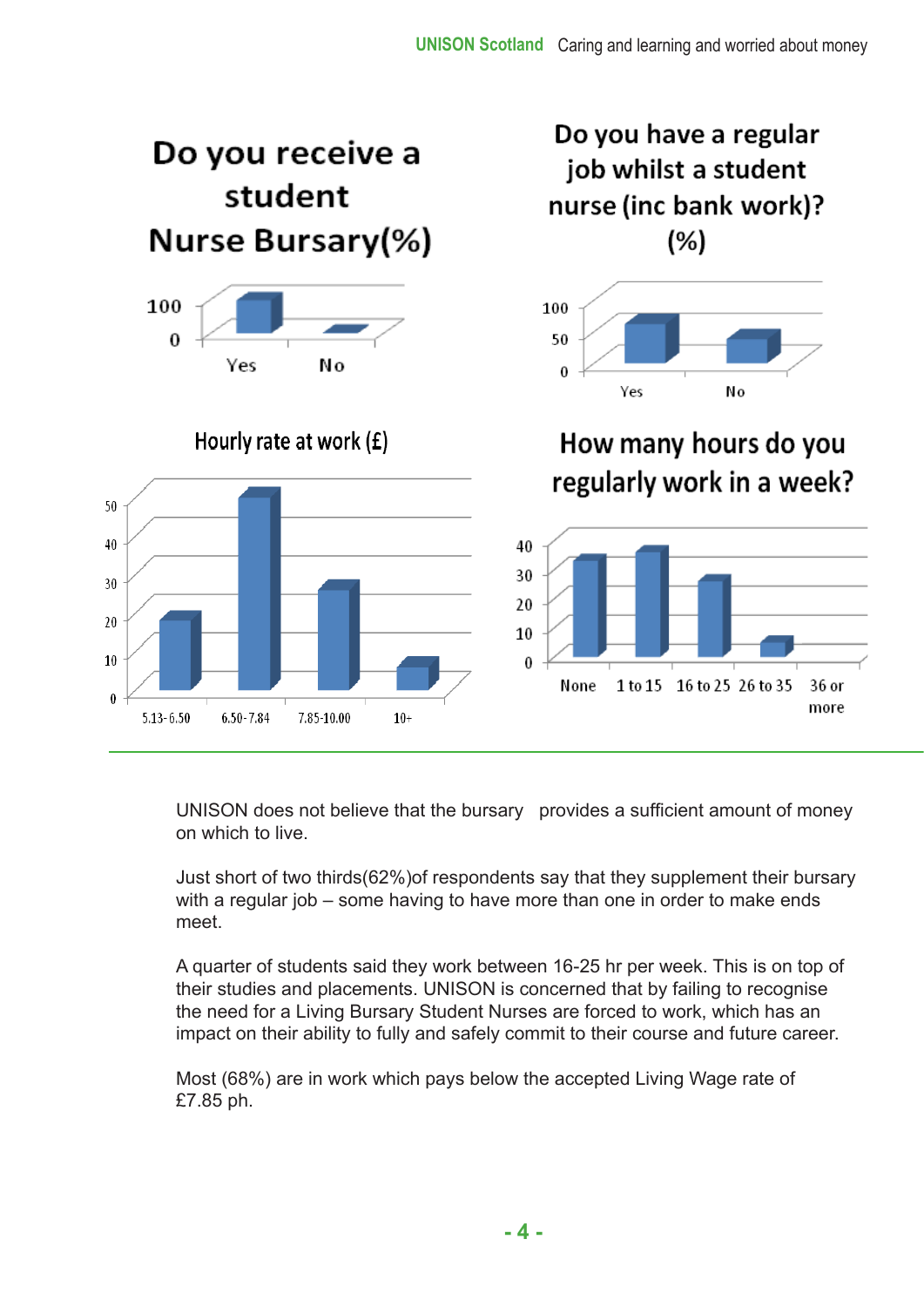## If you do have a regular job whilst studying in which area do you work?



The combination of an inadequate bursary being topped up by low wage employment is perhaps unsurprisingly failing to providing students with an income upon which they can live.

Around 80% of Student Nurses told us they were involved in care work in some form or other, a significant number (30%) work in some form of retail activity, including shops, bars and restaurants.

#### What student nurses say

- **Easy saying we can get part time jobs but doing a 3 year degree course including full time placements means no time to actually do any paid employment; this means living off bursary (under £550 a month)**
- **Working 18hrs a week while studying is hard but then you go on placement and end up having to do placement and work leaving you not a day off for three months. This is a killer for people and very stressful and damaging to our mental health**
- **Accommodation is so expensive that not working isn't an option. If you don't work or aren't able to get decent hours at work, then you're not going to be eating well at all.**
- **I recently looked into housing benefit as I am struggling to live on the bursary provided & I was informed students are not entitled to any additional funding. Very disappointing**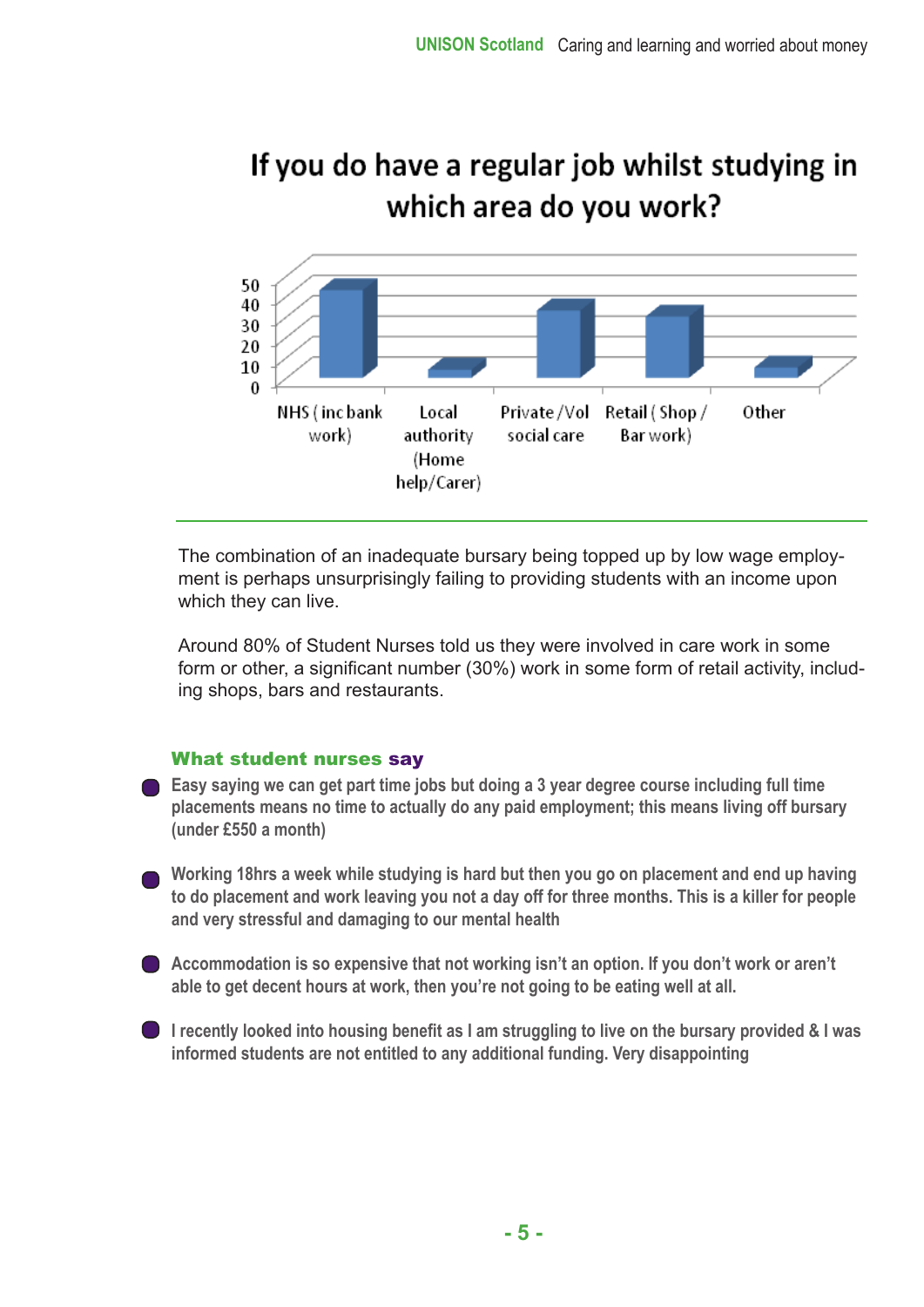

## Which of the following have you applied for (%)

## Nursing and Midwifery Students in debt

No fewer than 83% say that they have had to get into debt in the last year. UNISON is of course concerned by the increasing levels in indebtedness in our society.

However, given the other data from this report and work previously commissioned by UNISON we are confident in the conclusion that this Student debt is directly related to living costs and essential items.

The vast majority (85%) have relied to some degree on financial support from their family , but this has been supplemented in many cases by other sources of finance – almost half (42%) using Credit cards and 14% taking out loans. A small number have even used high street loan (6%) companies. Such financial circumstances do not come without attendant worries and concerns.

Asked to rate their financial state on a scale of 1- 10 where 1= 'no money worries', and 10 = 'concerned they might have to leave the course', 60% gave a response of 7 or above. (see below)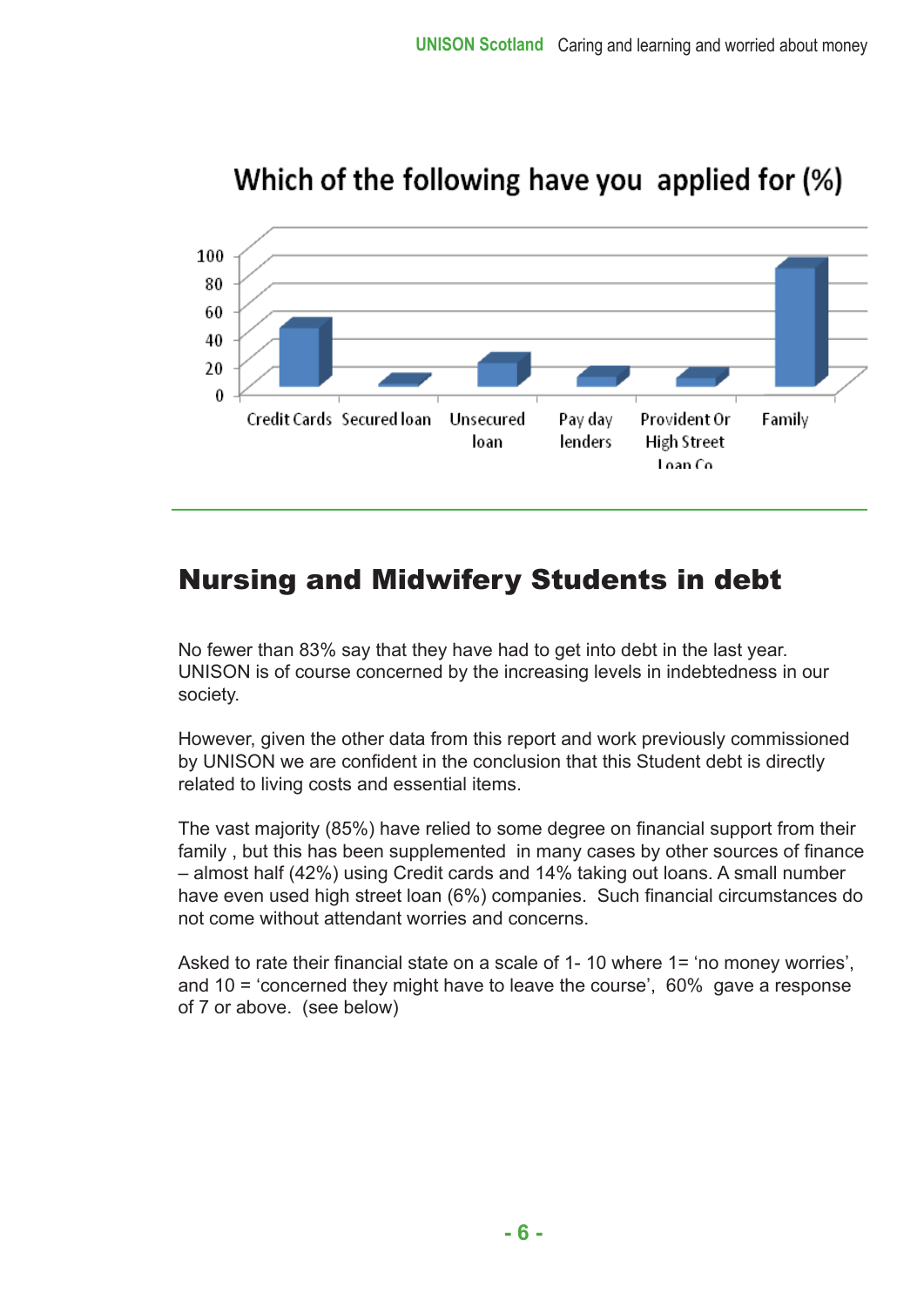

# On a Scale of 1 to 10 how would you

## Looking Forward

The present system of funding student Nurses is clearly unfit for purpose. We sought the views of Nursing Students as to how they thought the system could be improved.

When a rate a range of models of how the system of Student Nurse funding could be improved the overwhelming majority (76%) said that their preferred option would be a bursary paid at a level students could live on.

Many respondents posited that the calculation of the bursary should factor in Minimum or Living Wage levels for students on placement (Some suggested that the bursary should be separate with placements paid a regular wage at Band 2 on the NHS Scale).

That students on placement are almost never supernumerary was a point made frequently, and often sharply. This suggests that rather than being a Student in the workplace to learn, Student Nurses and Midwives are being put to work without pay!

The next most popular option is the retention of the Bursary scheme but allow nursing Students access to the student loans system.